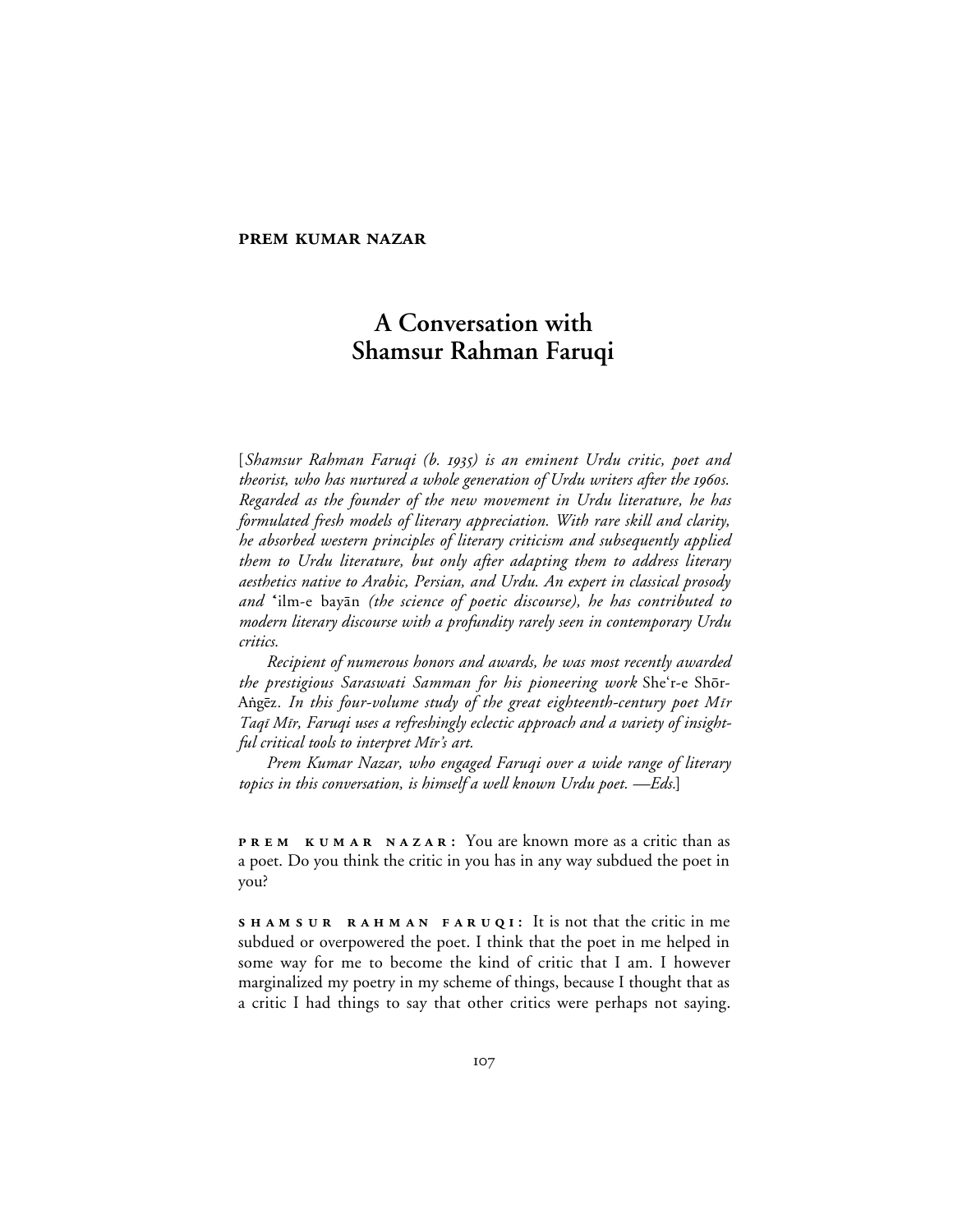Whereas my kind of poetry could be written by other people, perhaps. As it turned out, I was wrong about my poetry. For the one thing that people seem now to be saying is that it is unlike any other poetry being written in Urdu today.

**PKN:** As you approach a literary text, what tools do you employ to arrive at meaning? How do you view meaning in a text?

**s R F**: First and foremost, one needs a thorough knowledge of the language; equally important, one must have an intuitive grasp of meanings, and potential for meanings, in a textual situation.

Then there is the paramount necessity of having a full or nearly full knowledge of poetics, the cultural assumptions, the world view, that inform a given text. It is not enough to know only that particular text intimately: one must also know numerous other texts of the same type, by the same author, and other authors.

While the critic or interpreter cannot but look at a text through the haze of his own vision, he must make sure that he knows all that is knowable about the literary culture that produced the work in question, its expectations, what is understood by the term "poetry," how it related its past to its present. Poems are made on, and by, and through, other poems. This is particularly true of classical Sanskrit, Perso-Arabic, and Urdu poetry. It is even true of modern western poetry. It was Frank Kermode who said that the best comment on a poem is another poem.

We need not accept Julia Kristeva's assertion that all texts are contained in each other. We must, however, remember that we cannot judge a poem, any poem, unless we know other poems. Consider, for example, a student whom you teach all about an actual ghazal. Do you think that with that kind of training your student can understand, far less write, a real ghazal? Obviously not.

As for meaning, I think that all meanings are contextual, and to that extent all meaning has a condition of instability. But there is also a basic, realizable meaning in all texts, on which most interpreters would agree, and we would also agree, as language users. Aside from that minimum, perhaps irreducible, meaning, there is no meaning that is "out there" waiting to be found.

Let me quote I.A. Richards: "Understanding it is not a preparation for reading a poem. It is itself the poem." This means that there can be no meaning outside of the poem. But this is not the same thing as Jacques Derrida's affirmation of intertextuality when he says, "There is nothing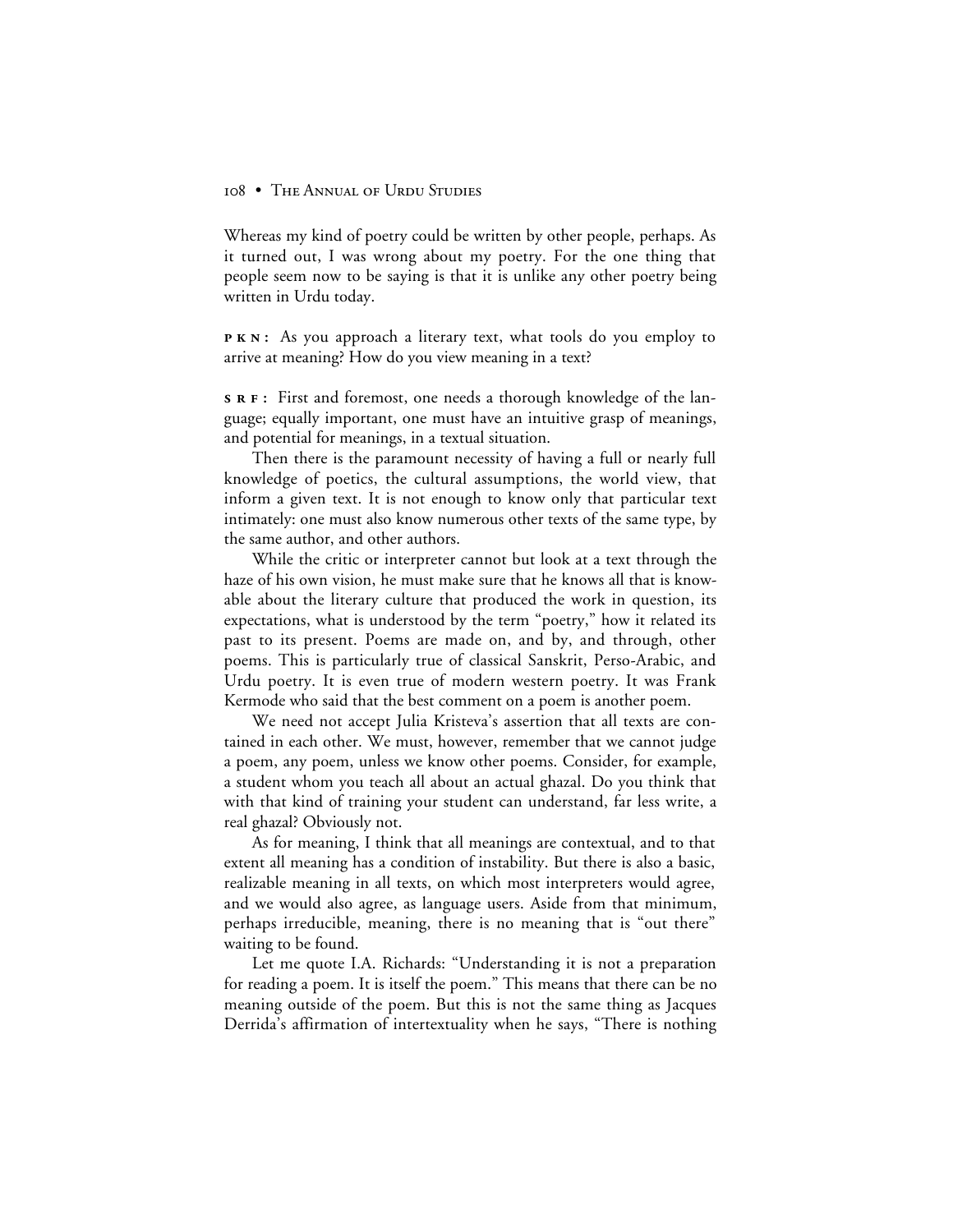outside the text." This gives a universal, almost divine status to the text, to all texts. Hindu philosophy teaches us that everything is contained in the Cosmic Consciousness. Derrida's intertextuality is, to me, something of the same order. It is metaphysics, coming from the pen of one who despises metaphysics.

My view of meaning is that the reader is not an explorer or archaeologist who goes forth to find meanings. Rather, he or she is a projector of consciousness, of knowledge, of cultural and personal assumptions, on the text. The reader thus illuminates the text. And it is important to remember that some texts have greater capacity, and present more possibilities of illumination, than others. *Hamlet* has greater potential for meaning than a railway ticket, or a film song. The value of texts is generally determined by the number and kind of meanings they can be shown to support.

**PKN:** With a sound critical understanding, do you think it is possible to arrive at the essential meaning of the text?

**:** I do think that most, in fact almost all texts, have a minimal, though not essential, meaning, which can be accessed by all who have the requisite linguistic and literary competence. Meaning works precisely because all speakers of a language are in general agreement about the operative signifiers in a text, or an utterance. When I say, "The cat is on the mat," there may be a dispute about the metaphorical meaning of "cat" and "mat," but there can be no dispute about the fact that the word "cat" does not mean "dog," and the word "mat" does not mean "sky." The meaning of "on" may also be disputed, but the dispute will be within certain well defined spaces of signification. That's why I.A. Richards said that the best way of conveying the sense of "on" in this sentence was to write "cat," and then write "mat" underneath it; for this is the only way (though not a sure fire one, I fear) to divest the word "on" of its ambiguities. Consider the following example put forward by Groucho Marx: "Fruit flies like a banana." Now it is clear that the meaning of this text can be determined only because we all know that fruit doesn't fly, whatever else it may do. But metaphorical, or to use Tzvetan Todorov's phrase, symbolic language has a surplus of meaning which it may be impossible to exhaust fully. This fact was first stated by 'Abdu 'l- Qāhir Jurjānī.

**PKN:** Why is it so that you have always looked back for inspiration to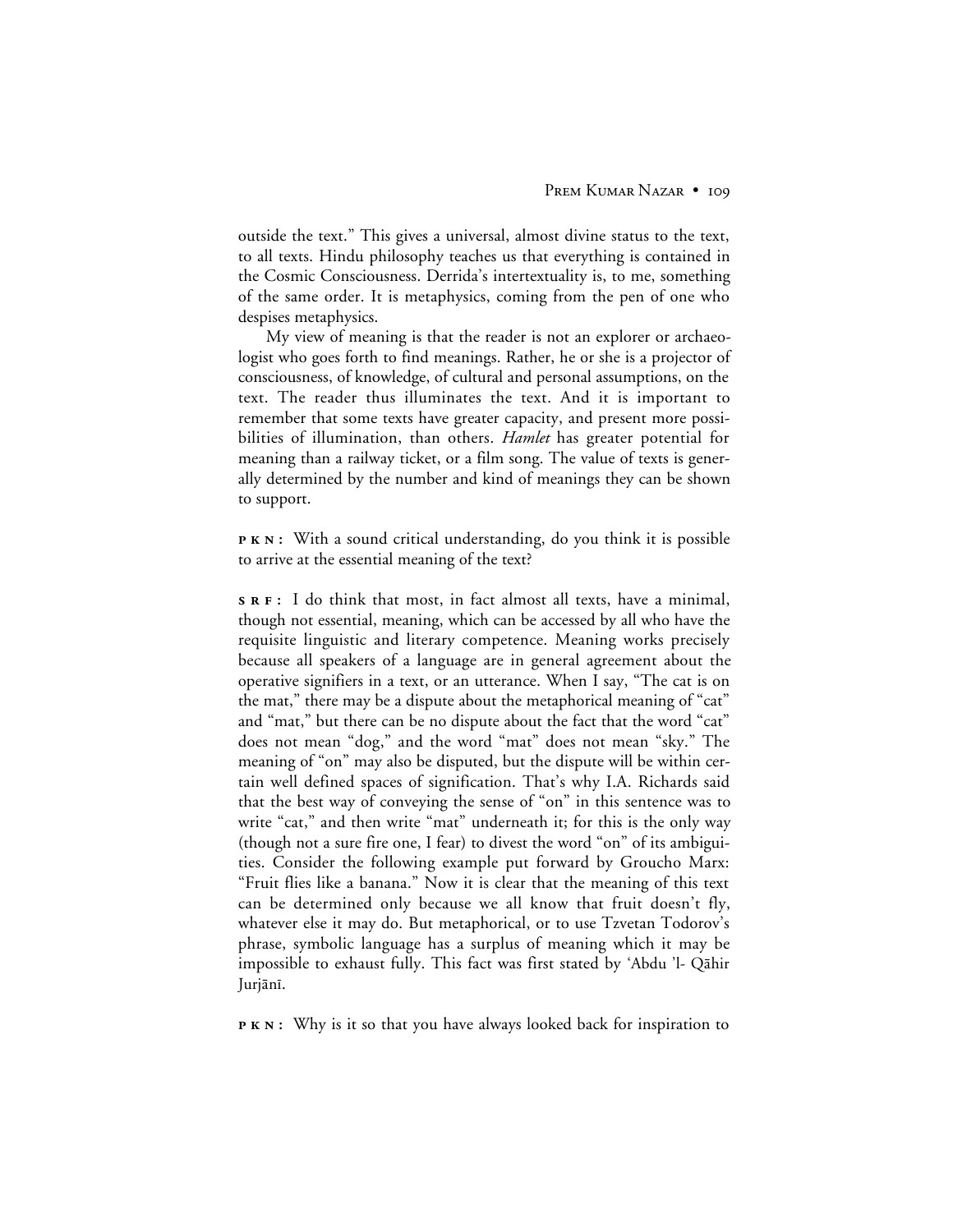Mir Taqi Mir and the classical masters?

**:** I am not sure that "inspiration" is the right word for what I have been trying to find. You see, our problem—the problem of all post-colonial literary culture which had a vibrant tradition before the advent of colonial power—is that of a discontinuity. We are no longer able to relate to our tradition in a creative, insightful way. We are obliged to see our literary past, and also our political past for that matter, through western eyes. This means that we are unable to see many things, and that we see many things through a distorted mirror. When I go back to our classical writers, Mīr, and Ghālib, and Nasīm, and Anīs, and Dard, and Valī, and Sirāj, and others, in poetry, and the  $d\bar{a}$ st $\bar{a}n$  in prose, my purpose is to understand them in such a way as to convert the discontinuity into a continuity. Only then will a full recognition of the achievement of modern writers like Nūn Mīm Rāshid, and Mīrājī, and Akhtaru 'l-Īmān, and others, be possible.

**PKN:** Do you think the classical masters can serve as role models in present times? If so, in what sense?

**:** It is not so much a question of finding role models in the past, although even this is important. Wasn't it T.S. Eliot who said that those modern poets who are conscious of, and make creative use of the classical masters, are the truly original poets of their time? But our main problem is that we cannot chart our way through the present unless we are familiar with the geography of the past. A major modern poet and critic once confessed in a public gathering that he found himself unable to relate to most of the classical poetry in Urdu, especially the poetry of "second-rank" poets. I said in reply that since the second-rank poets vastly outnumber the first-rank ones, is it not a pity that close to  $90\%$  of our classical heritage is lost to him, and to people like him? So it is not just a matter of models; it is a matter of literary history, and culture, and canon as well.

**PKN:** Classical diction seems to enjoy an edge over contemporary use of language. Going back to the classical roots in ultimate analysis appears to be the triumph of classicism. Do you think that it is a sign of literary growth or the arrest of literary progression?

**:** The notions of "growth," or "progress," or "regression" in literature are false notions. Literary history does not move linearly, any more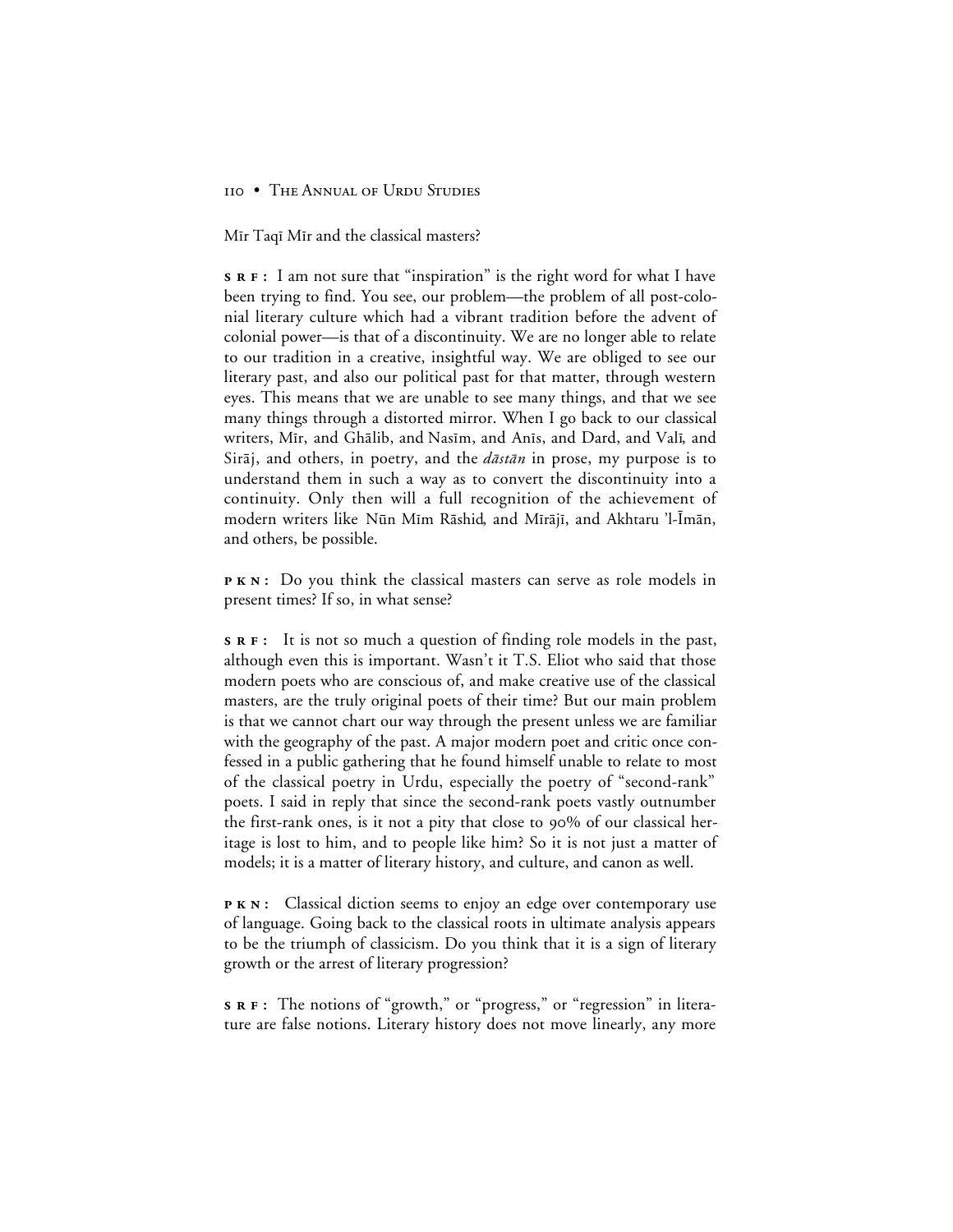than the history of philosophy, or of music, does; notions of "progress" or "regression" in a time frame are Victorian notions. They liked to see themselves as the fruit and flower of civilization, as the final product of a process of change, growth, and development. History, I am afraid, has proved them wrong.

Coming back to your question, I don't think "classicism" can "triumph" in such a way as to supersede contemporary literary idiom. At best, it can support and supplement the modern idiom; it can teach us lessons about what has been done in the past, and how it was done. It can tell us what succeeded, and what failed. Maybe it can even tell us why things were as they were.

To be afraid of the past is an unhealthy literary praxis. To look down upon it, as many of us seem to be doing today, is even worse.

**PKN:** "Classical quotation is the parole of literary men all over the world." This is particularly true in your case. Do you agree with Samuel Johnson?

**:** I don't think I quite agree, or even understand, what Johnson is trying to say here. In any case, it cannot apply to our situation, because while for Johnson, the European classical tradition was more or less continuous—even Eliot could talk about European poetry as one entity and one tradition—our sense and understanding of our classical tradition is fractured. There are discontinuities here which Johnson never had to contend with. We have to reconstruct our classical heritage, and redevelop lost insights and protocols of discourse before we can decide whether our classical tradition is too much with us, or too little.

**PKN:** How about modernism—is it fading in Urdu poetry? If I am not mistaken, you are of the view that modernist poetry in Urdu is not sufficiently modernist, let alone postmodernist?

**:** I believe that modernism as a guiding principle of literary culture has come to stay, and not only in Urdu, but over most of the modern world. None of the basic tenets of modernism in literature has been effectively erased anywhere in the world today.

When I say that contemporary Urdu writers, despite their claim to have deviated from modernism, have really nothing to show by way of deviation, I mean precisely that. Contemporary Urdu writing is still modernist.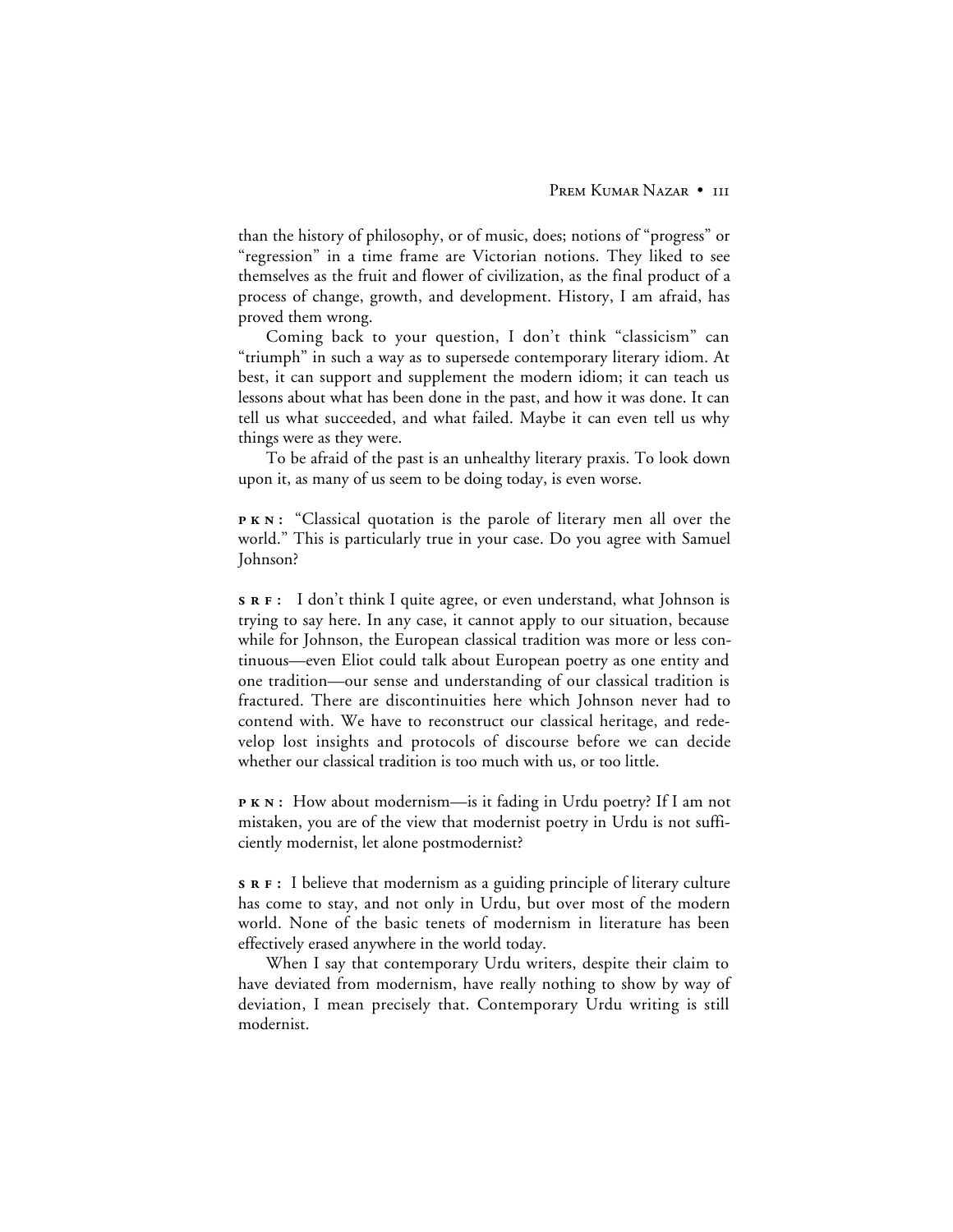Postmodernism is not something which necessarily comes after modernism, nor is it something which is necessarily an "improvement" or "advance" on modernism. In fact, it is a state of mind and feeling. As Ihab Hassan says, postmodernist tendencies begin to appear in the 1920s when European modernism was in full flow.<sup>1</sup> Modernism can sometimes be seen to appear after postmodernism, as Ihab Hassan has shown.

**PKN:** If the scope for postmodernism in Urdu is constrained, what possible direction is modernist poetry likely to take?

**:** Postmodernism has no agenda, no call for action, no program, literary, or philosophical. It is a denial, and a cry of despair. But the most important point is that it is not a literary theoretical position: it is a general philosophical position. One can write well enough without passionate or active commitment to a philosophical position.

**PKN:** Are you still of the view that prose poetry doesn't have the potential to grow into a genre? And what is your view of prose poems being written today?

**:** There's very little prose poetry of a high order being written in India today. Its fashion seems to have declined. This very decline proves my point: it is not a genre for which there is a felt need in Urdu.

As for Pakistan, prose poems are very much the vogue in Karachi and Islamabad. Some very good prose poems are being written there. But as I wrote recently, the fate of Hindi prose poems seems to be overtaking the Urdu prose poem too: the rhythms of the Urdu prose poem in Pakistan have a similarity, a strong resemblance—more than a family resemblance—to each other in terms of musical structure. There's a strong feeling of assembly-line production.

Perhaps you're aware of the situation in Hindi: there is a strong move there to return to meter. People are saying that meter provides greater opportunity for structural and rhythmic variety and for the use of the poet's various skills.

**PKN:** You have very often been blamed (particularly in your earlier

 <sup>1</sup> See his *The Postmodern Turn: Essays in Postmodern Theory and Culture* (Columbus: Ohio University Press, 1987).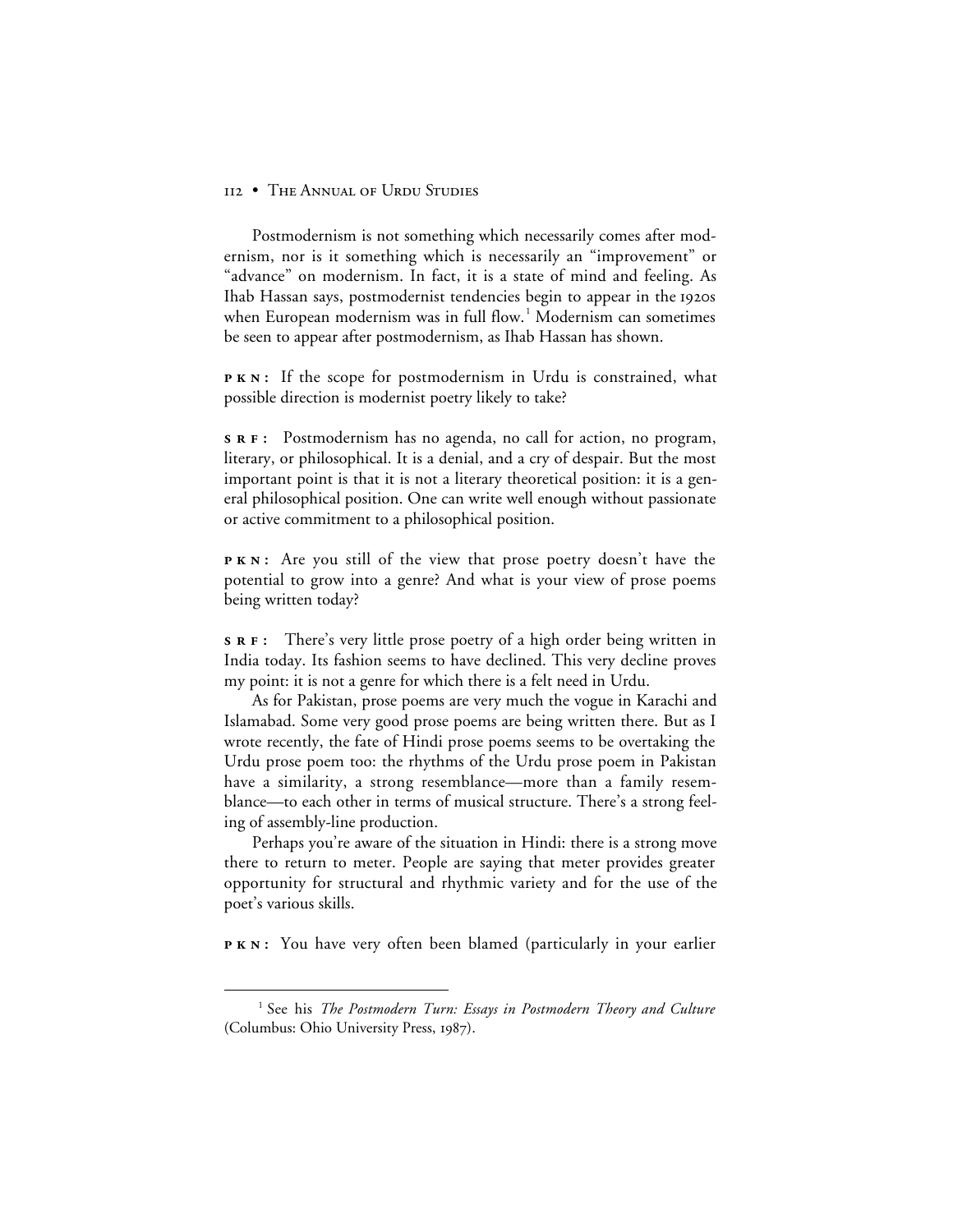days) for applying western canons of criticism to evaluate Urdu literature, particularly poetry. And now you lay total stress upon what you call "*mashriqī she'rīyāt*" or "Indian poetics." Isn't it a self-contradiction?

**:** There would, no doubt, be a strong self-contradiction if I had, at any time in my career, applied western norms and ideas to our literature in a blind, derivative way. I never did that. Doubtless, I learnt a lot about literary theory and praxis from western masters. In some areas I found that our own theorists didn't have much to say, while the westerners had. But I applied western ideas in a selective, critical way, and never fell into the error of "west-centricism." I rejected many western ideas, especially almost the whole of Plato, and the alleged dynamics of the mimetic, long before anyone had even thought of these things in Urdu. In my essays of the 1970s, I rejected a whole lot of Romantic and neo-Romantic theory. I was perhaps the first to even have questioned the aesthetics of Kant. And my criticisms of Marxist thought are well known. Still, if people delude themselves that I am a wholesale importer of western ideas, what can I say?

It is true that of late I have paid a lot of attention to our own theoretical heritage: Sanskrit, and Arabo-Persian, and Urdu. This is simply because I am writing more nowadays about our classical literature. Also, the entire postcolonialist discourse is crying out today for a reevaluation of our literary past. This is possible only in the light of our own theoretical writings, rather than western formulations. The world is moving, however hesitantly, towards pluralism. The days of treating the western model of discourse as hegemonic are over.

**PKN:** Your persistent criticism of Firaq's poetry has assumed alarming dimensions. Some say it is a personal bias against the man that has prompted you to denounce him as a poet. Others think that you believe that an unbiased opinion is always absolutely valueless. What do you say?

**s R F**: Firaq was so much senior to me that I cannot even begin to occupy the space that he occupied about the time I was born. I never set myself up as his competitor, never could have, in fact, even if I tried. My personal relations with him were cordial—except that he didn't like my criticism of him that I wrote in  $1971$  and  $1973$ . So where is the question of my personal bias against him? Even after those essays of mine, we remained on good terms. I respected his achievements, and his personality, but I was not, and I am not willing to apotheosize him.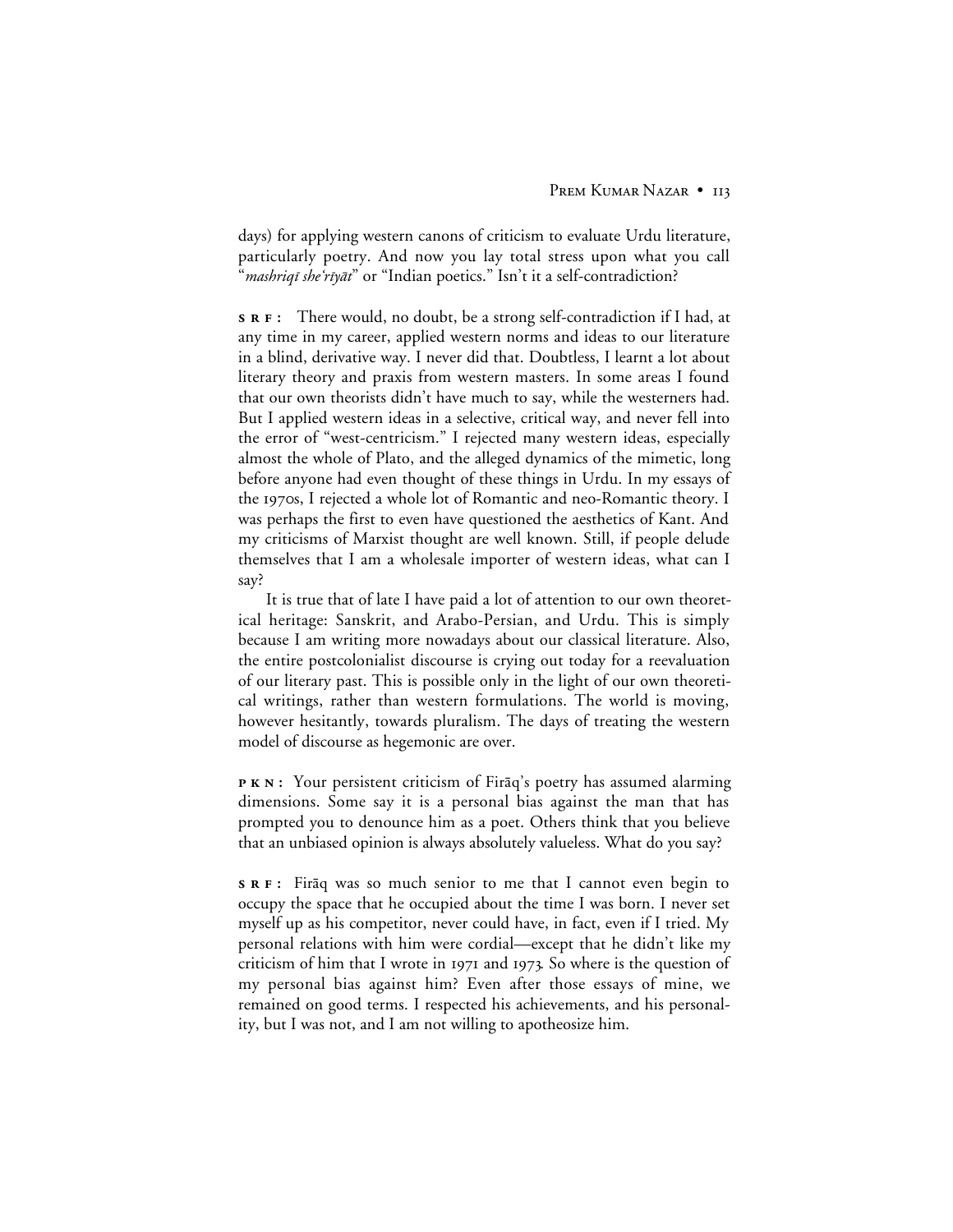I don't believe that my criticism of Firaq has assumed "alarming dimensions." I have written much more strongly against Nazīr Akbar-≥b≥dµ, Kalµmu 'd-Dµn A√mad, Asl∑b A√mad AnΩ≥rµ, Khushwant Singh, Sardār Ja'farī, and a host of others. In fact I am the one critic in Urdu after Muḥammad Ḥasan 'Askarī to have expressed unpopular views, and refused to accept things on face value even in matters which have assumed canonical status. A recent example is my scathing criticism of Hali, and a radical deconstruction of Muḥammad Ḥusain Āzād's  $\bar{A}b$ -e Hayāt. These writings are available in English.

No. I don't believe that unbiased criticism is valueless. But bland, uncritical acceptance is no good either.

Actually, the history of my life as a student of Firaq's writings is the same as the history of my life as a student of Majnūṅ Gorak<sup>h</sup>pūrī and Niyāz Fateḥpūrī. All three were the heroes of my youth. In my life, the phrase "the gods that failed" applies to all three. It's a story of disillusionment. I hero-worshipped them and idolized them as a youth. As I grew up, I realized that they all had feet of clay. I found that their scholarship and creativity were both of a very unsatisfactory character.

Ultimately, I ended up writing against all three and criticizing them. It was most difficult in the case of Majnūṅ, who knew my father. In the 1960s, Majnūṅ began to work on a project involving the production of a glossary of western literary and philosophical terms. He published two or three sample installments in  $Ham\bar{a}r\bar{i} Zab\bar{a}n$ . I found them unsatisfactory, and wrote a long though respectful comment, pointing out the defects in the translations. Majnūn Şāḥib took it in good spirit. Shortly thereafter he visited Allahabad and come to see me. Prof. Al-e Ahmad Surūr also came along. Majnūṅ Ṣāḥib said that I was entitled to my views. Later, in my long essay about the possibility of theoretical criticism (a good part of which is available in English too), I severely criticized some of Majnūn Şāhib's ideas.

I found the scholarship of Niyaz Fatehpūrī to be stimulating, nonetheless weak in details. I have written very strongly against him in my book Tafhīm-e Ghālib.

Since Firaq Şahib is a major figure in both poetry and criticism, my disappointment in him was proportionately greater. My criticism of Firaq and my dissatisfaction with him should not be viewed in isolation. Essentially, my revolt against these three is my revolt against colonialistic views of literature, and colonialistic education, which privileged certain things over others.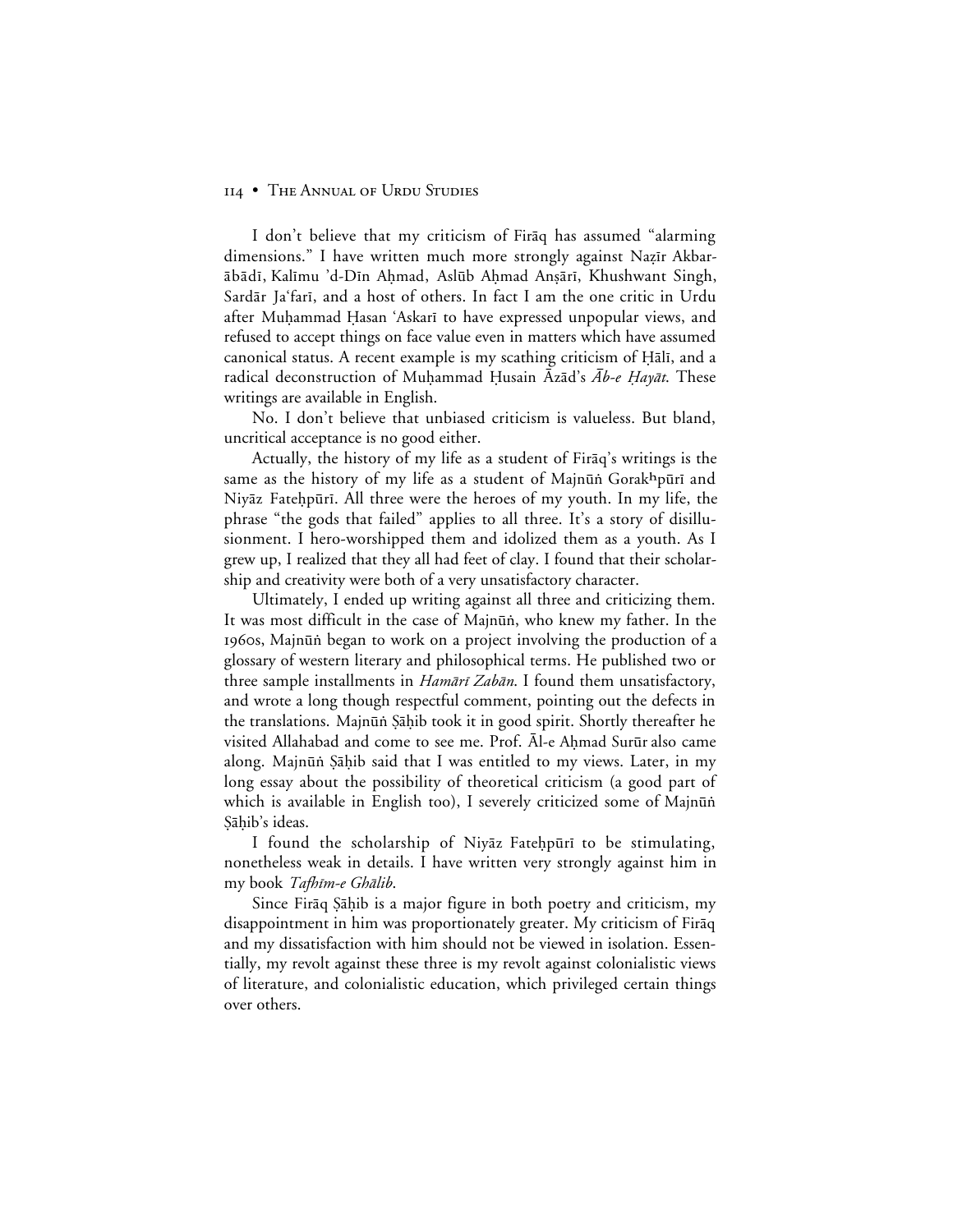**PKN:** When your views on Firaq's poetry are well known, where lay the need to reiterate them?

**s R F**: Well, I don't go about reiterating my ideas about Firaq in a compulsive or demonic way. Some ideas do need repeated presentation, examination, scrutiny, discussion. This is partly because they are new and unorthodox, and partly because they encourage new thinking on old subjects. I expressed my view of the poetry of Firaq only when the occasion demanded it, and not just for the purpose of *epater les bourgeois*. I rarely write to shock, or scandalize. Also, I believe that a critic is not worth half his salt if he doesn't have the courage to hold unpopular views. Lastly, if Fir<sub>aq</sub> is the great poet that many people believe him to be, then he can't stand in any danger from my criticism. Ghālib has been criticized much more; and I don't see that any harm has come to him by such criticism.

**P K N :** When you say that Faiz Ahmad Faiz's poetry is transparent, isn't it that you are missing the numinous quality of the poetry? Faiz's poetry has contexts and connotations. It has political undertones and relevance.

**:** I don't quite understand the term "numinous" here. The Oxford English Dictionary defines it as "divine, spiritual, revealing or suggesting the presence of a god; inspiring awe and reverence." I'm not sure all this applies to Faiz', even remotely. This could very well apply to Mir, or Ghālib, or Iqbāl, or Shakespeare, or Rūmī, Bhartrihari, or Kalidasa. The poetry of Faiz is no doubt sweet, pleasing, moving; all the same it is weakly repetitive, and tends to adhere to pre-assumed formulas about the role of the poet in literature and culture.

As for Faiz's relevance, and the political meanings that we derive from his poetry, I don't deny that either. Question is: how long is that relevance itself going to be relevant? Can the relevance remain after being separated from the vague Marxist rhetoric that provides its prop? Frankly, all this pro forma idealization of some fuzzy-wuzzy image of hope, of the revolution that will come at some never-never time to some never-never land, all this invitation to pity masquerading as compassion leaves me fairly bored. And remember, Faiz's political message is not inherent to the poetry; it is something that we extract from it. I have written about this in both English and Urdu.

**P K N :** Are you comfortable with fellow critics?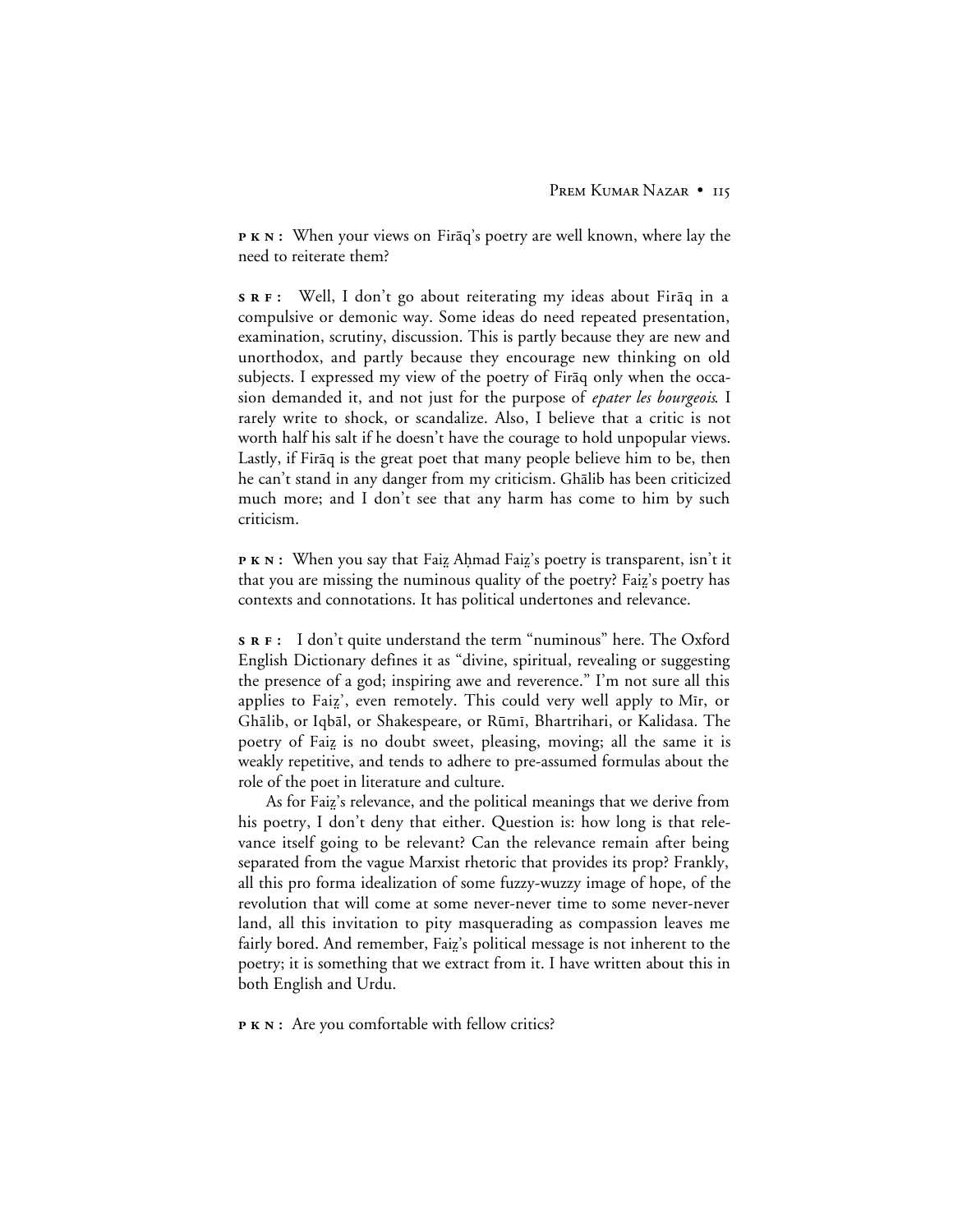**:** Yes, sure. I may often disagree with my peers, and very little Urdu criticism really adds to my knowledge, but I am not uncomfortable with it. I like, though, those critical writings better that are written in clear, precise language and are not belle-letteristic or "poetic."

Also, I don't mind at all being criticized. What I do mind is illogical, biased, knee-jerk response criticism of my work.

#### **P K N :** Why is the ghazal untranslatable?

**:** All texts are basically untranslatable, only some are more so than others; poetry is perhaps the most untranslatable of all. The ghazal, being steeped in a special kind of culture, and being essentially a poetry of conventions and formal rules, is practically unintelligible to the uninitiated. And the person who reads a ghazal in translation is essentially an uninitiated person. Then there is the problem of the polysemy of the ghazal discourse: the meanings even seem to militate against, or cancel out other meanings. Finally, ghazal vocabulary has, over centuries of practice and reader/audience response, acquired the status of a code, a code moreover, which is occasionally designed to even deceive the reader/audience, and the receptor seems to like this. One can decode a code: one can't translate it. Still, the ghazal is not entirely beyond the reach of the competent translator. Translating a ghazal is frustrating, and also rewarding.

**PKN:** It is generally believed that Urdu critics import literary theories only when these have lost their relevance in their land of origin. Do you agree?

**:** I am afraid that this is by and large true.

**PKN:** In the interpretation of Mir and Ghalib, on the semantic level, you sometimes cultivate meaning in a deductive manner or impose your own meaning. Isn't it a kind of critical misappropriation? (With particular reference to your She'r-e Shōr-Angēz and Tafhīm-e Ghālib.)

**:** There is no such thing as misappropriation of meaning in interpretation. So long as the text can support an interpretation, it is valid. While I do not go as far on this road as Stanley Fish (in his early phase), I do say that it is basically the reader who makes the meanings in a text. As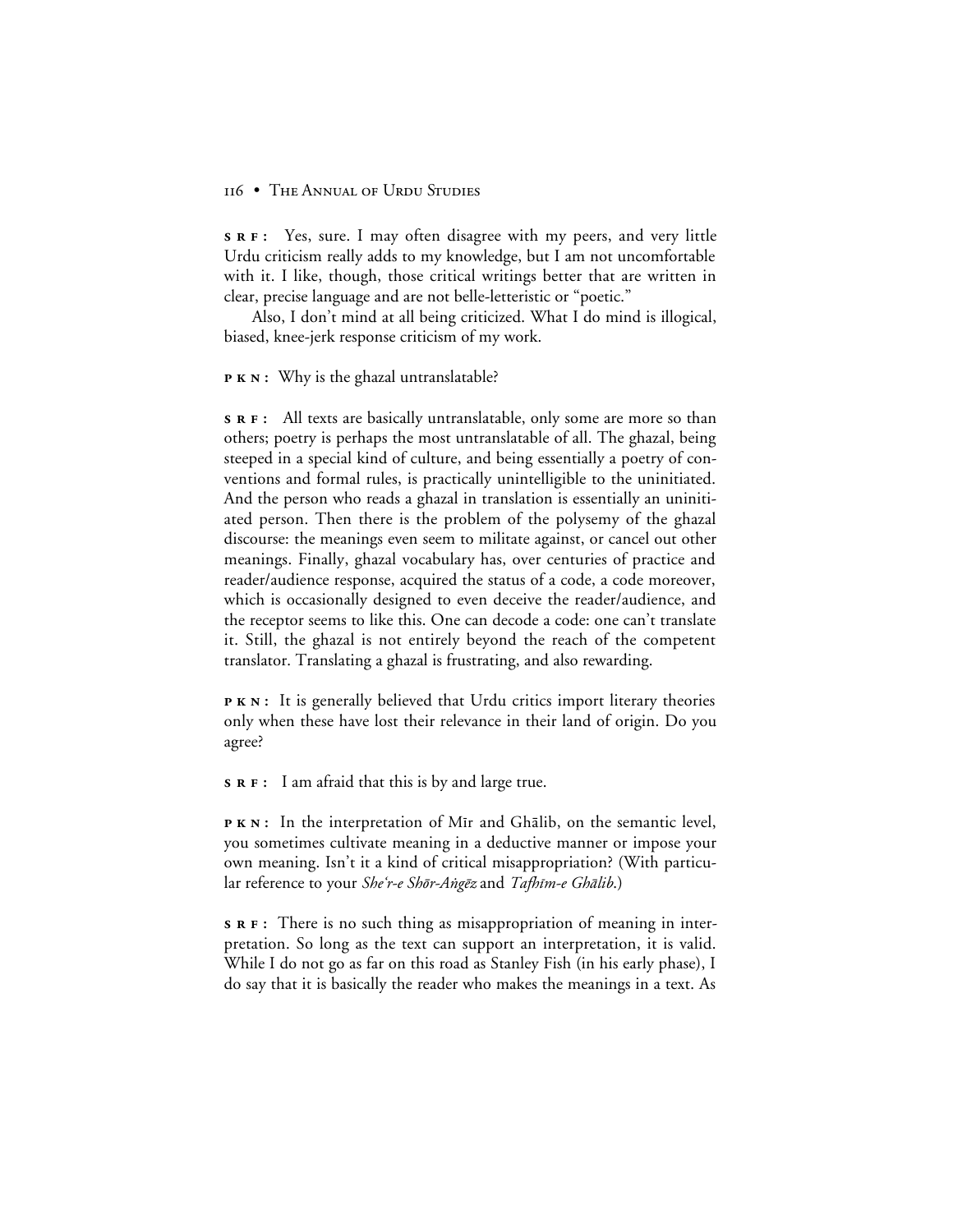E.D. Hirsch says, it is in the nature of the text to invite interpretation. $^2$ 

Jurjānī asked the question: If there are two or more meanings in a text, should we not say that there are more than one texts bundled into one? His idea was that each text should have only one meaning, logically speaking. (He didn't ask whose meaning that one meaning is, though.) Then he himself answered as follows: "By meaning, we understand in such situations the ultimate objective or purpose of the speaker—the purpose or objective which he is ultimately trying to prove or establish or deny." Thus, according to Jurjānī, the meaning of an utterance is not necessarily its primary meaning.

Bhartrihari says that if we use a word which has two meanings, or more, we are actually using all those words together on one and the same site.

**PKN:** There is an element of egotism/agitation in your critical temperament. How would you react to it?

**:** What you term "egotism" would perhaps be better described as "courage of conviction"; also I believe that an authoritative voice, a decisive manner is important for a critic, especially when he is trying to demolish, or at least challenge, existing frictions, biases, hegemonies. Richards compared the critic to the doctor. He said, "A critic is as much concerned with the health of the mind as any doctor with the health of the body. To set up as a critic is to set up as a judge of values."<sup>3</sup> Now how would you like your doctor to be hesitant, tentative, unsure of diagnosis and treatment? Surely you don't want the critic to be dogmatic, but you also don't want the critic to suffer from the "either/or" syndrome.

As for "agitation," frankly, I am not clear what you mean by this word in the literary context. Auden said that no generation is really new unless it rejects most, if not all the major writers of the immediate past. I didn't agitate for new Urdu writing in the trade-unionist sense, but I did make a strong case for it, and I think I succeeded.

**PKN:** What might have prompted Shelley to say that he considered

 <sup>2</sup> See his *Validity in Interpretation* (New Haven and London: Yale University Press,  $1978$  [ $1967$ ]), pp. 224–6.

<sup>&</sup>lt;sup>3</sup> Principles of Literary Criticism (London: Routledge and Kegan Paul, 1961  $[1942]$ , p. 60.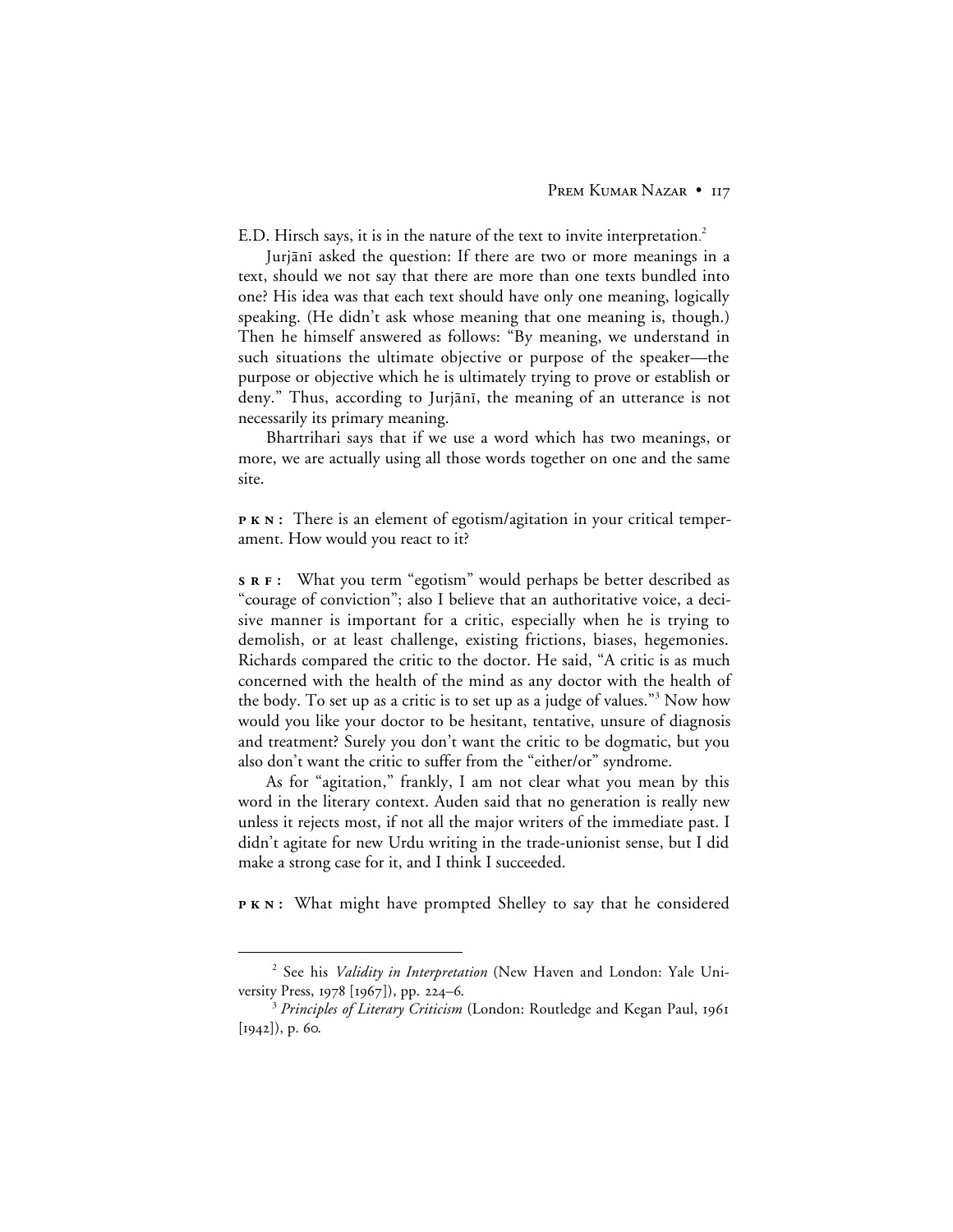poetry very subordinate to moral and political science? Please relate it to contemporary Indian scenario.

**:** Shelley, in many ways a neo-Platonist himself, was trying to redeem himself from platonic constraints. Plato taught that poetry, in order to qualify as a useful activity in the Republic, should strive to improve people's moral and mental qualities, and should make them what we would today call "politically correct." Shelley is a follower of Plato and his idealism, but he doesn't want to accept ideological constraints either. So he beats about the bush, and says things which, in his view, would be acceptable to Plato, but would also affirm the Romantic poet's freedom. He says, "The whole objection of the immorality of poetry rests upon a misconception of the manner in which poetry acts to produce the moral improvement of man. […] Poetry acts in another and diviner manner. It awakens and enlarges the mind itself by rendering it the receptacle of a thousand unapprehended combinations of thought. Poetry lifts the veil from the hidden beauty of the world, and makes familiar objects as if they were not familiar. […] The great instrument of moral good is the imagination. […] Poetry strengthens the faculty which is the organ of the moral nature of man, in the same manner as exercise strengthens a  $\lim_{h \to 4}$ 

As an anti-Platonist, I am not much in sympathy with Shelley's ideas. I don't believe that poetry needs any "defense." Although there is some truth in what Shelley says about the power of imagination, his views are too apologetic for my taste.

**PKN:** You have been constantly accused of having some favorites. Is that true?

**:** Everybody likes some things more than others, and I am no exception. But I have never played the favoritism game. I have no favorites, no *bêtes noires*. I have never praised a writer merely because he was my friend. You are one of my oldest and dearest friends, and you should know.

**PKN:** Is Urdu surrendering to the entertainment industry?

 <sup>4</sup> "A Defense of Poetry," in Edmund D. Jones, ed. *English Critical Essays: Nineteenth Century* (Oxford, 1919), pp. 131-2.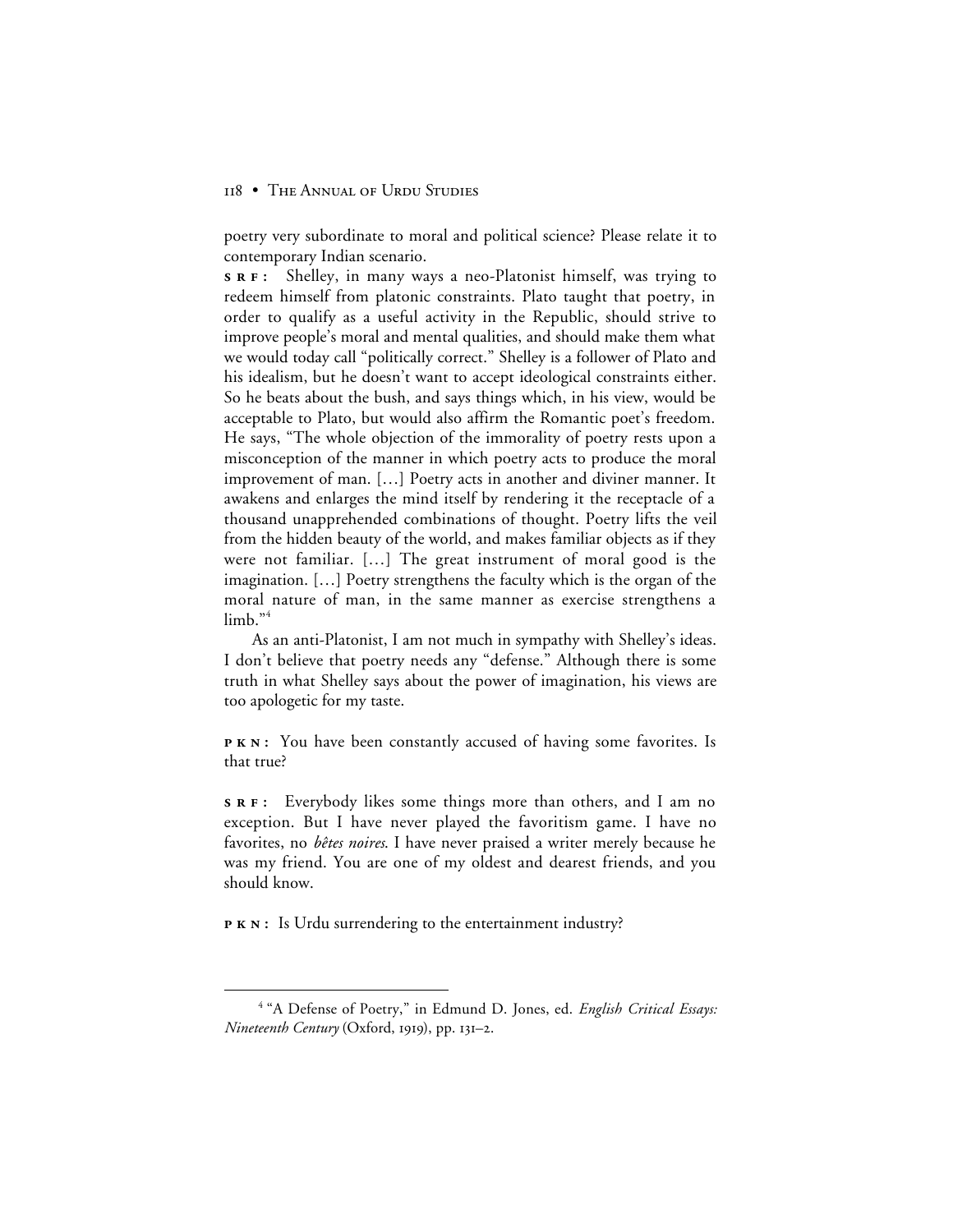**:** I don't think so. Urdu ghazal-singing can be said to have become commercialized now. And that's a pity. For the immense popularity of the ghazal as a singing genre could have been used to educate the people about the true worth and value of Urdu poetry; there is, at present a "popular" view of Urdu poetry, namely that it is a poetry about wine, women, and song, a poetry of the "cheaper" human emotions relating to romantic love in its "vulgar" modes. Nothing, of course, could be farther from the truth. But it is hard to break a popular image, and the vast power wielded by the modern ghazal singer could have been used to remove popular misconceptions. That is, had ghazal singers been trained and educated in the art and science of the appreciation of Urdu poetry, their repertoire would have consisted of good poetry, representing some of the true flavor of the poetry, and not the pseudo-poetry that they seem to be singing mostly. And they don't really know much about the ghazal  $q\bar{q}yak\bar{i}$ , or about classical music. So what they mostly purvey is bad poetry, and bad music.

The *mushā'ira* also has become a sort of entertainment now. But its status as industry is that of a small-scale industry at best.

**P K N** : Do you think a writer has much or any role to play in society?

**:** As Joseph Brodsky said, society can do very well without poets or poetry. A poet, however, has no obligation to society except to write well.

**PKN:** When a real genius is born, you can know him by the sign that dunces are in confederacy against him. Will you please comment in particular reference to yourself.

**:** I do not really know who or what a genius is. I certainly do not fulfill my own ideas of what a genius should be. As for my opponents, I respect them for their forthrightness. I don't know how forthright they would be if I were Vice-Chancellor or Professor at a university. But that is beside the point.

**P K N**: Does luck play any part in literary reputation?

**:** It certainly does. Good people do not always get recognized, at least not at the proper time. And there is occasional good luck too. Napoleon always asked when a general was praised before him for his military genius, "I know he is all that, but is he also lucky?"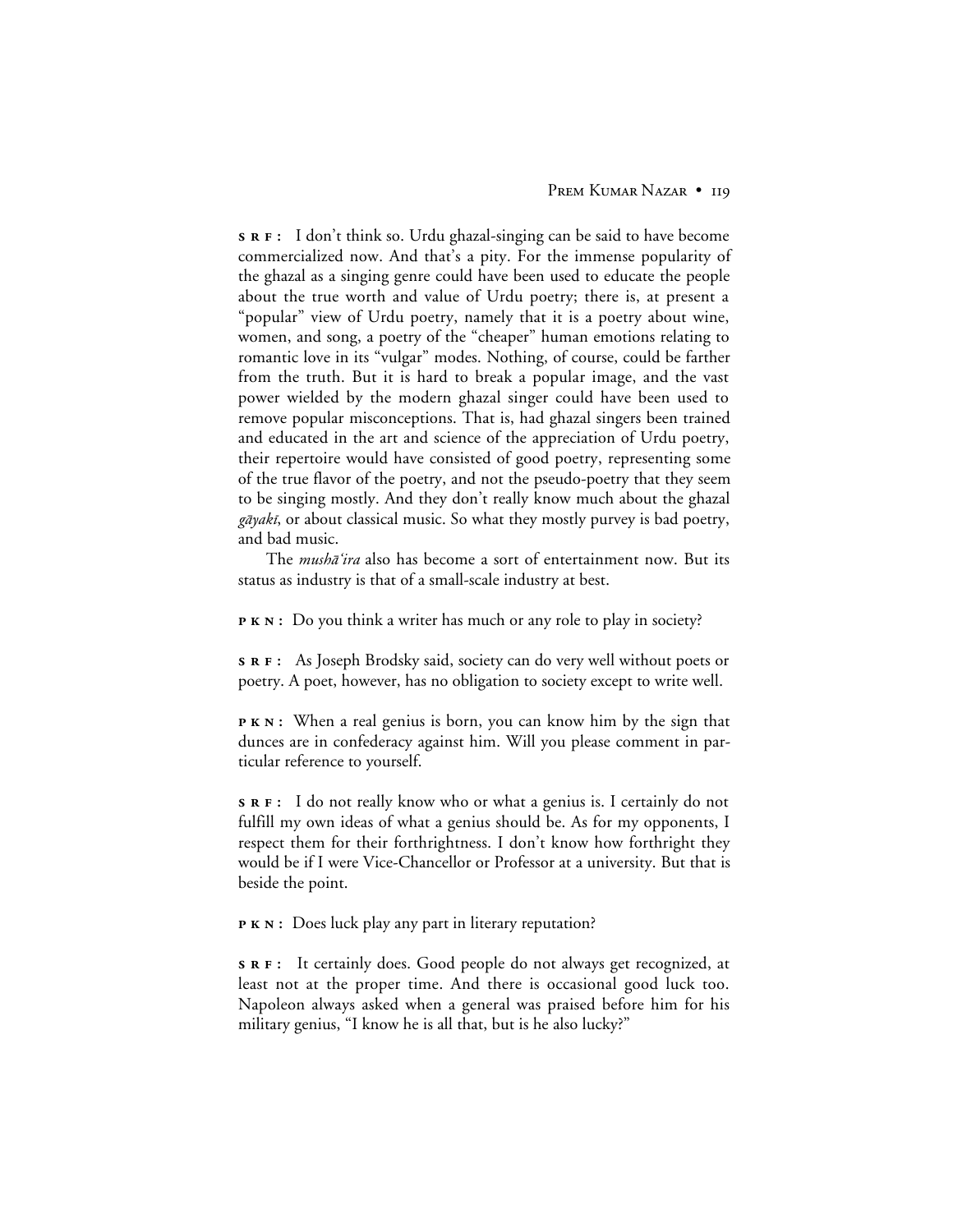**PKN:** You have led a busy official life holding high offices. Moreover you have not been keeping fit for quite some time. How do you cope with a heavy schedule of writing (and reading)? What do you think to be your sources of inspiration and strength?

**:** I don't think I have done all that much. And I suppose everyone wants a space that one can call one's own, and tries to create, or achieve that space. As for inspiration, I think my real inspiration was, and is, a sense of urgency: I feel I need to write poetry, to write about literature, to discover and help others discover the glory and the greatness of my culture. It seemed to me, when I began writing, that I had things to say which no one else seemed or wanted to say. That feeling still persists.

**PKN:** Which is the most rewarding moment in a literary man's life? Has it arrived in your case?

**:** I suppose the most rewarding moment is when one knows that one has set out on paper a well-thought-out position or thesis in an elegant and logical way, and that the position or thesis so presented has the force of theory as well as the beauty of intuition. I have been trying, though I don't know if I have ever really done this so far. Some of my theoretical work, and some of my work on Mir and Ghālib and modern Urdu poetry has, I think, worn well. That's a great reward, I think.

**PKN:** You have made a selection of Ghālib in your Intikhāb-e Kulliyāt-e Ghālib published by the Sahitya Akademi, New Delhi. What were your considerations?

**:** I just made a selection from him, at the request of the Sahitya Akademi. In my introduction, I have tried to establish Ghālib's credentials as the first modern Indian poet.

**P K N :** Have you ever resorted to ghost writing?

**s R F**: No. I did write under different names, like Shaharzād, Jāvaid Jamīl, and maybe one or two more, for *Shab-Khūn* in its early days. In very early youth, I wrote under the name Shamsī Rahmānī. If I had to earn my livelihood through my writing, and if that entailed ghost writing, I'd have done it cheerfully.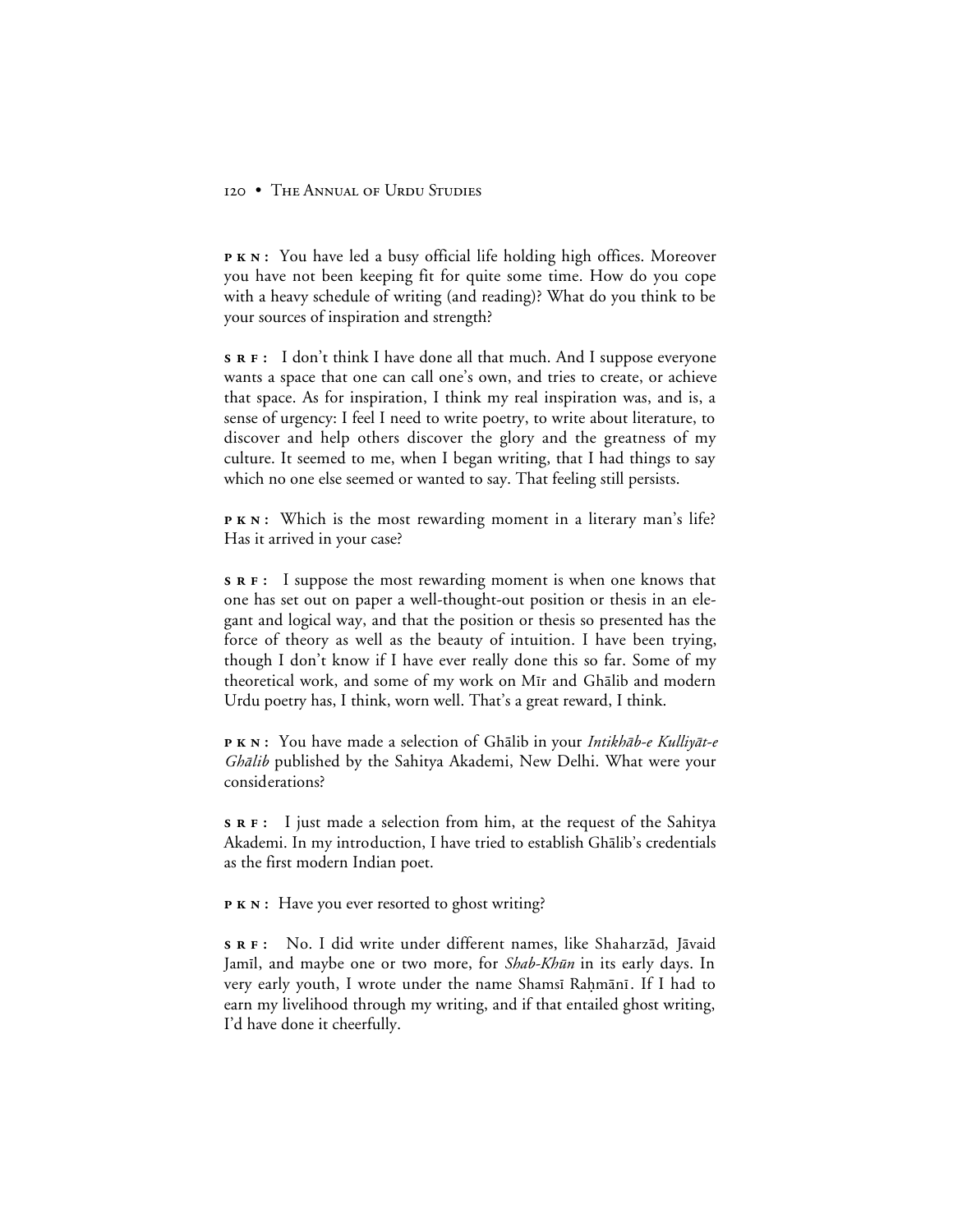PKN: A critic should describe and not prescribe. You are accused of doing the latter. How do you plead?

**:** All descriptions are in some way prescriptive: one can't escape making value judgments. This has been known since at least the 1950s. I have done enough describing in my time, but I have never viewed the activity of prescribing as something pernicious, or deleterious to literature. So long as you are prescribing literary ideas and principles, you are doing your job as a critic. There is no harm, and in fact a lot of good, in saying what a poem should be, even if you just say that a poem should not mean, but be, as Archibald Macleish said.

**P K N :** As a critic, you always expect miracles from the poets.

**s R F**: No. But I do expect them not to rest on their laurels. They should perform to their full potential.

**PKN:** It has often been noticed (particularly in *Shab-Khūn*) that you start reacting even to those issues which you can easily ignore. Is it anger or a sense of hurt that invokes such responses?

**:** The first thing to note is that though I am often, and regularly, attacked in many magazines and conference situations, and although the attacks are often personal, and not in the best of taste, I never respond to such criticisms when they are published in magazines other than *Shab-*Khūn. In Shab-Khūn, I feel obliged to answer. The reason should be obvious: most such criticisms seem to have been written only to engage me in a debate. And I publish almost every text, letter or paper, which purports to attack me. I answer about half of them. It is true that I feel occasionally hurt, especially when I see that the attacks are motivated, or uninformed, or personal.

**PKN:** Fārūqī Şāḥib, how would you define the function of poetry in modern times?

**:** At the risk of sounding pretentious, I believe that poetry in modern times has the same function as myth had in the ancient: It helps us make sense of the world, both the inner world and the outer; it helps life become more livable. The French Marxist novelist Claude Simon (who